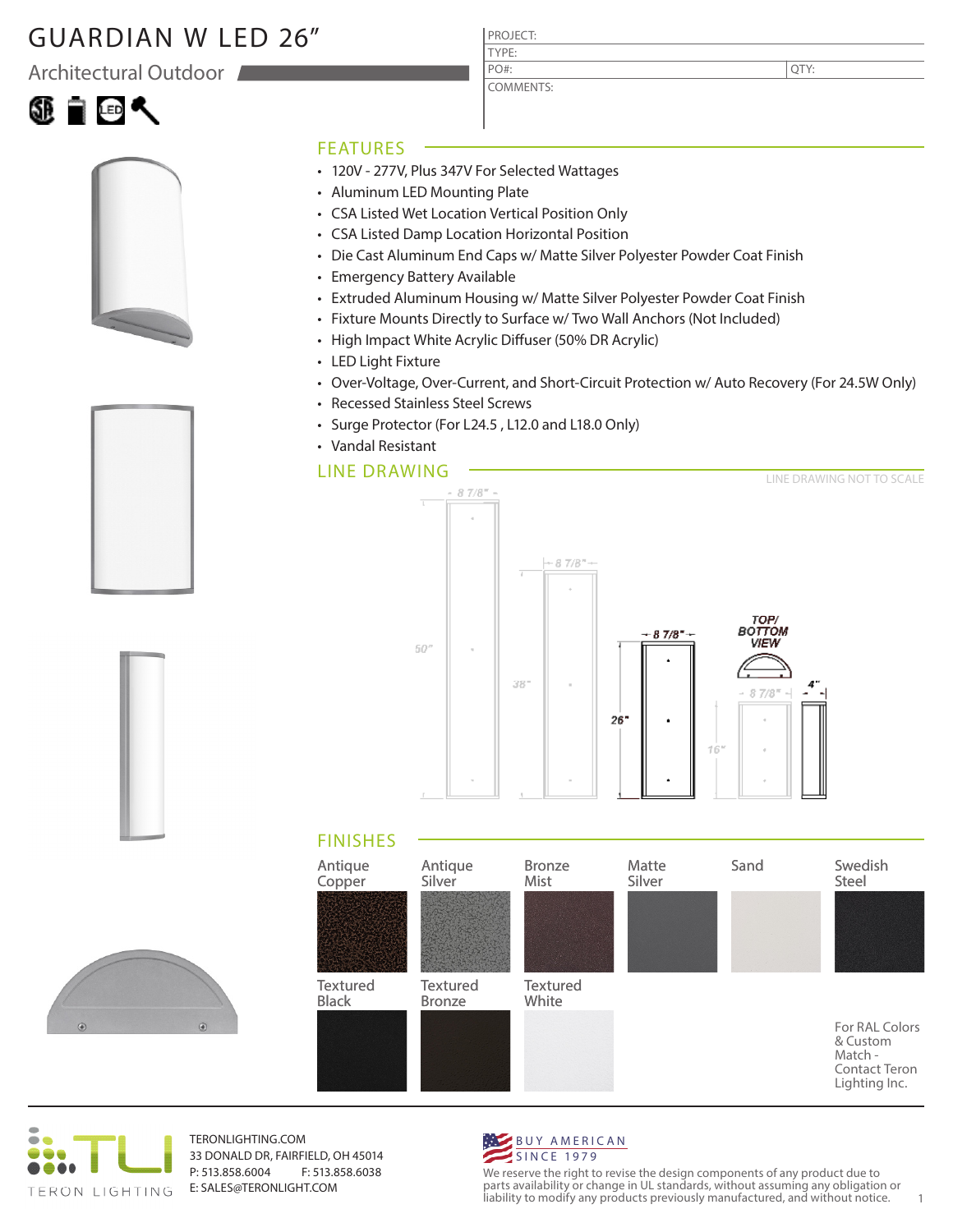## GUARDIAN W LED 26"

Architectural Outdoor

### **TIGK** 6B.

### PROJECT: TYPE: COMMENTS: PO#:  $\vert$  QTY:

| <b>Fixture Core</b>                                                                                                                                                                                                                                  |             |                                             |                       |  |
|------------------------------------------------------------------------------------------------------------------------------------------------------------------------------------------------------------------------------------------------------|-------------|---------------------------------------------|-----------------------|--|
| SOURCE/WATTAGE<br><b>PRODUCT CODE</b>                                                                                                                                                                                                                |             | <b>VOLTAGE</b>                              | <b>DIMMING DRIVER</b> |  |
| L18.0-TE500 - 18W @ 500mA<br>GRDW24 - Guardian W 26"<br><b>ELV Dimming Driver</b><br>L18.0-LE500 - 18W @ 500mA 2-Wire<br>Dimming Driver (120V Only)<br>L18.0-ZE500 - 18W @ Line<br>Voltage 4-Wire Dimming Driver<br>(Dimmable 0 - 10V)<br>ORDER INFO |             | 120 - 277V<br>347V Available For L36.5 Only | Not Applicable        |  |
|                                                                                                                                                                                                                                                      |             |                                             |                       |  |
| GRDW24                                                                                                                                                                                                                                               | L18.0-TE500 | $120 - 277V$                                | Not Applicable        |  |

Example ^ (may not represent a manufacturable product)

#### TRIM  $\vert$  Finish  $\vert$  Color Temp  $\vert$  Options ORDER INFO Aesthetics & Options PROD SOURCE 30K SPECS Example ^ (may not represent a manufacturable product) OEL - Single End Window TEL - Twin End Windows (Both Ends) EB5 - Keystone KT-EMER-LED-5C-500 (18W Only , Ground Shipping Only) EB12 - Integral 12W Emergency Battery EBCA12 - Integral 12W Emergency Battery MSI - Steinel HFLUM2-WR Internal Motion Sensor SPD – Surge Protection Device OEL 30K - 3000K Color Temp 35K - 3500K Color Temp 40K - 4000K Color Temp 50K - 5000K Color Temp  $AC$  30K AC - Antique Copper TB - Textured AS - Antique Silver BT - Bronze Mist SM - Matte Silver (Standard) SN - Sand SW - Swedish Steel Black BZ - Textured Bronze TW - Textured White Not Applicable Not Applicable

| <b>PRUD</b>                                 | <b>SUURLE</b> | <b>SUNSPECS</b>                                                                                                                  |  |  |  |
|---------------------------------------------|---------------|----------------------------------------------------------------------------------------------------------------------------------|--|--|--|
| GRDW24                                      | L18.0         | $\cdot$ 80 CRI Typ.<br>$\cdot$ 30K - 3000K<br>Color Temp<br>• 2711 LED<br>Source Lumens<br>• 150.6 LED Source<br>Lumens Per Watt |  |  |  |
| PART NO<br>REPLACEMENT PART<br><b>NOTES</b> |               |                                                                                                                                  |  |  |  |

2' Acrylic LED Lens Assembly

38216

(L18.0 is Dimmable From 120 - 230V)

Don't see the configuration you are looking for? Call us today at (513) 858-6004



TERONLIGHTING.COM 33 DONALD DR, FAIRFIELD, OH 45014 P: 513.858.6004 F: 513.858.6038 E: SALES@TERONLIGHT.COM



We reserve the right to revise the design components of any product due to parts availability or change in UL standards, without assuming any obligation or liability to modify any products previously manufactured, and without notice. 2